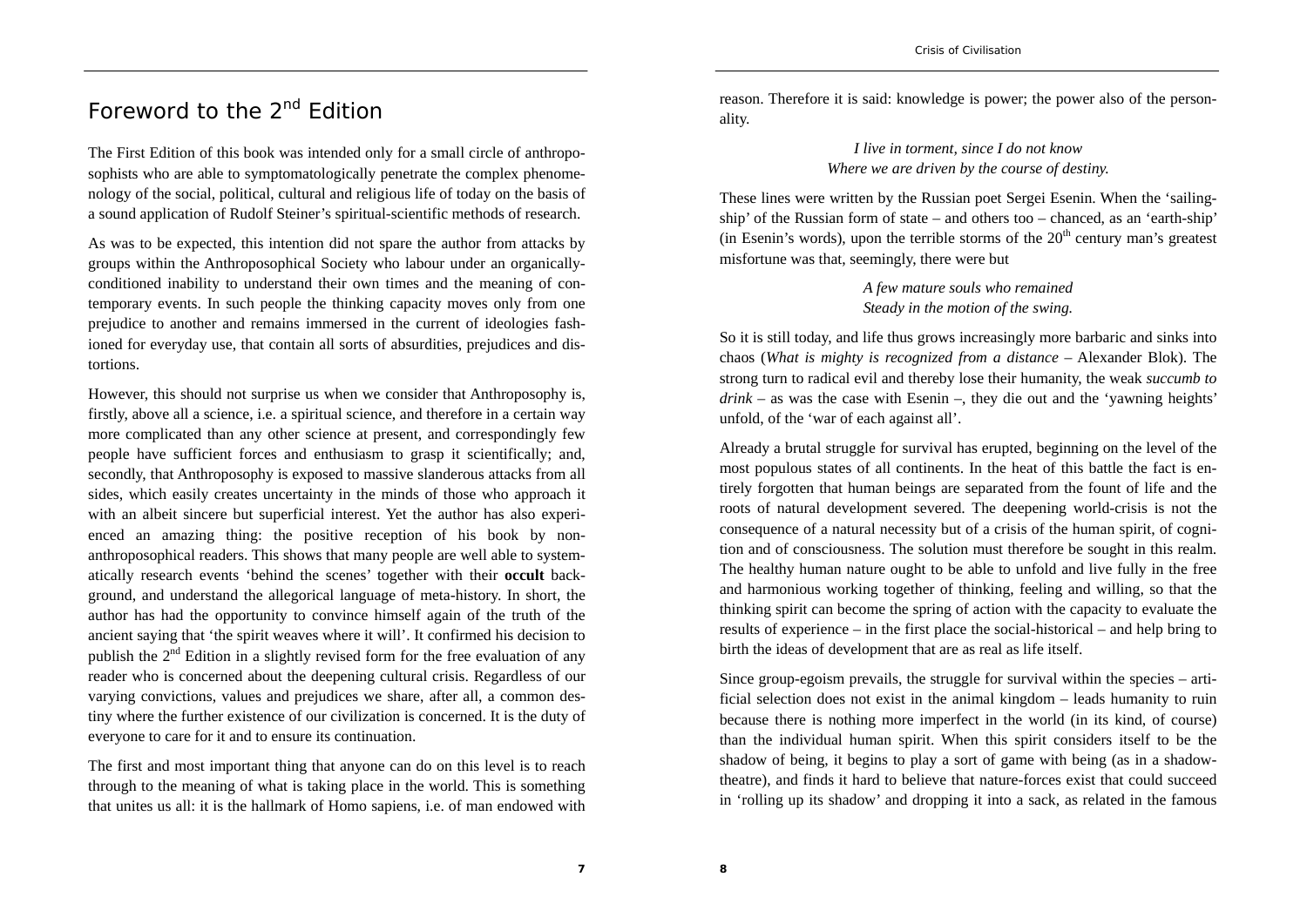work of A. v. Chamisso.<sup>1</sup> However, this is happening continually; how else could we explain the success of the mass-media?

'Radio Liberty' often repeats the ironically-transcribed words from the Bible: 'Man does not live by facts alone (instead of: bread), but by their many-sided evaluation (instead of: The Word of God).' This is precisely true because all the mass-media without exception thoroughly and untiringly falsify the facts; yet even the facts already envelop the entire globe in a web of lies that cannot be penetrated by spirit – the aim of this being that man should absolutely cease to live!

But science pursues the same goals as the media. Here too, the root of evil lies not so much in the discoveries as in their 'many-sided evaluation', the fantastic structures conjured up by the occultists of materialism who 'entertain' the world with visitors from outer space. They have recently entered into a 'daring' compromise with religion by acknowledging the existence of a 'divine ground of the world', to be understood, however, in an 'energetic-informative' sense etc. Here a logic of development can be discerned, according to which the educated part of humanity of the  $19<sup>th</sup>$  century believed in its descent from the animal. In the  $20<sup>th</sup>$  century there is already a tendency simply to live like animals. But this game that is being played with the ideas of 'divine materialism' in the  $20<sup>th</sup>$  century will, according to this logic, lead the civilization of the  $21<sup>st</sup>$  century to the black magic of sub-nature as the main form of relations in society. We already see the first beginnings of such a civilization heralded in the '90's of the present century.

In seeking for a way out of this crisis we should therefore not point to economy, finance or the ill-will of individuals (all this is secondary), but to the blind-alley in which human thinking consciousness now finds itself. The human being is the sole subject of all economic, political, cultural, religious and social relationships on earth. If in the political hurly-burly a minority suppresses the majority and uses it as a means to an end, thus diminishing the self-sufficient value of the human being, earthly civilization loses its meaning and could be destroyed altogether. Group-egoism exists also in the world of the animals, but it would never degenerate into a struggle within species. Nature orders their existence with the help of divine forces because animals have no self-consciousness or free will.

In man egoism can manifest itself in two ways: directly or indirectly. The less insight a human being has into his connection to the divine, the more he will resort to direct egoism – which leads mankind inevitably to the 'war of each against all'.

The more a human being recognizes the reality of the spirit, the more readily will he understand the universal community of interest in human destiny. Then he will gradually understand too that the cosmos is indeed inhabited, but by spiritual beings who stand higher in their development than ourselves and thus look lovingly down to us, ready at every moment to give help and support. Laws of development also exist that determine, if not always with unmistakable clarity, the connection of man with the divine.

Anthroposophy teaches us that at the present stage we have to develop the highest member of the threefold soul, the Consciousness Soul. Gradual mastery of the individual 'I' that is able to take its destiny into its own hands is of the utmost importance. This state of soul provides us with the strength to experience the interests of humanity as our own – that is, to transform the direct egoism that is unavoidable in the initial stage of the development of 'I' consciousness into an indirect egoism to the point where it no longer contradicts the spiritual laws of World being. Hence we can also understand why the most important moral rule of life in the Christian education of mankind is this: Serve yourself, by serving others. The individual thereby gains spiritual freedom, and the blessing of God accompanies him on his way.

Today the divine world holds aloof from everything that is hardened in egoism or that has to do with forms of group-consciousness, of blood relations, of or nationalism in the spirit of the Fourteen Points pronounced by the American President Wilson in 1918. The seed of national separation planted by him has produced at the close of the century a rampant fresh harvest. Amid the cries for the humanization of life, for democratization, cruel battles are fought out between the single nations. Of course, the mighty predators set the small nations against each other after their fancy, or simply 'swallow' them whole.

The Consciousness Soul grows strong as it experiences processes and relationships. The deeper meaning and the connections between events reveal them-

*Peter Schlemihl's Amazing Story*.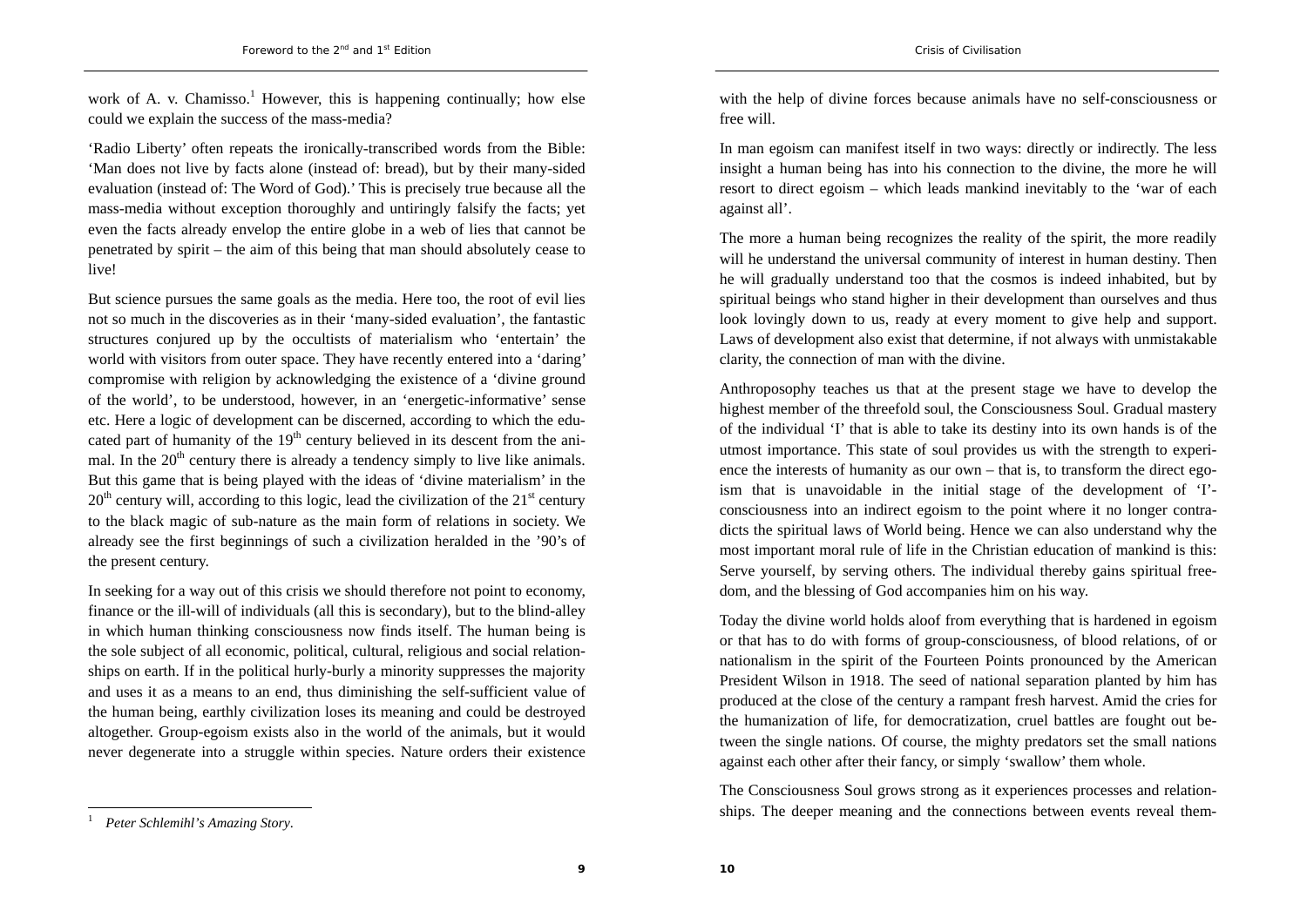selves. And if a sufficient number of people had knowledge of these at the right time, the fate of individual nations and of humanity as a whole would be far less tragic. Smaller nationalities for instance could be spared much distress in our time if they would understand the archetypal nature of the fact that from Tsushima<sup>2</sup> there is only a small step to Hiroshima, i.e. that these two events are directly related. If people could understand more, they would be less susceptible to manipulation. And when the true meaning of earthly events is understood the history of the earth enters into a relation to heavenly, meta-history. In this way the divine world can set certain limits to the unfolding of evil, thus proving once more the full validity of the saying: 'Knowledge is Power'.

On the outer plane – politics and economy – little good can be accomplished nowadays. To wait for a strong personality or seek for a solution to present problems on the basis of past experiences of nations or of humanity will bring nothing apart from terrible dictatorships. Of decisive importance, however, are durable, spiritually active centres of self-consciousness, where personalities are able to unite in their 'I' the cognition of both sensible and supersensible worlds. Here the human being arrives at a complex but genuine and true reality. In it is revealed the entire phenomenology of the outer world. It begins with the kingdoms of nature and extends all the way to social relationships; it is connected to the world of archetypal ('Ur')phenomena which, as a spiritually determining principle, are supersensible but are operative in our world as a law of development and are immediately given to thinking consciousness.

When consciousness-soul man enters into relation to archetypal phenomena he becomes the creator of a future world into which the present world, after sustaining losses of greater or lesser extent, will at some point in the future be metamorphosed.

Self-centredness in all its forms – from individual to group egoism – will continue to cause the dissolution of civilization until both forms disappear. But there is a need for human beings to think about life seriously. It is their task first and foremost to free themselves from illusions and ideologies that undermine self-consciousness and give rise to group spirit and prejudice. The universalhuman as such, independent of national, religious or other affiliation of the individual, ought to determine the spiritual and religious relationships between human beings, for each individual – and this is an axiom – is a world unto himself. Each human being is his own **species** – this is a universal-human principle applicable to every person. This means that every individual can encompass as much as all of mankind contains. This is the direction for the further development of the individual spirit. It is therefore only reasonable to experience the interests of humanity as one's own. Indeed, man has no choice, the only alternative being the war of 'each against all' and the extinction of humanity.

On his developmental path to the higher goal a man passes through various stages that are each valid for a limited time. This is why it is important to think concretely. Up till now the cultural life of human communities for example has successfully borne a national colouring whereby it could fruitfully become part of a common human heritage. National boundaries have long been dissolved where economic life and politics are concerned and thus strivings in the opposite direction – the furthering of national group egoism – will produce nothing but chaos. But this is exactly what is taking place today, although the selfconscious personality proves to be an obstacle to such manipulations and therefore mighty forces will need to be mobilized in order to suppress and eliminate it. If the manipulation does not succeed, awakened human understanding will manifest in a grandiose way. Let us already give an example here in the Foreword.

In his book *The Icebreaker* Victor Suvorov mentions a fact that – if only we pay attention to it – can prompt us, if not to re-examine the history of our century, at least to begin such an undertaking. It is the following:<sup>3</sup> *According to the official version,* Suvorov writes, *we knew that the war would break out, and the artist Herakles Toidse in righteous anger created the figure of the Mother calling to battle for the Homeland. The poster appeared in the very first days of the war,* 

 $2$  On May 29 1905 the Russian-Baltic fleet was almost entirely destroyed in the Straights of Tsushima by the Japanese. This event gravely undermined the authority of the Russian government, which made it easier to unleash the First World War and the Bolshevist revolution. The Second World War and the nuclear bombs on Japan can be regarded as a direct consequence.

Japan entered the war with Russia in 1905 not so much out of its own but of Western interests. It calls strongly to mind the recent conflict between Russia and Chechnya (Publisher's Note).

Suvorov mentions this fact only in the preface to the Russian edition (Publisher's Note).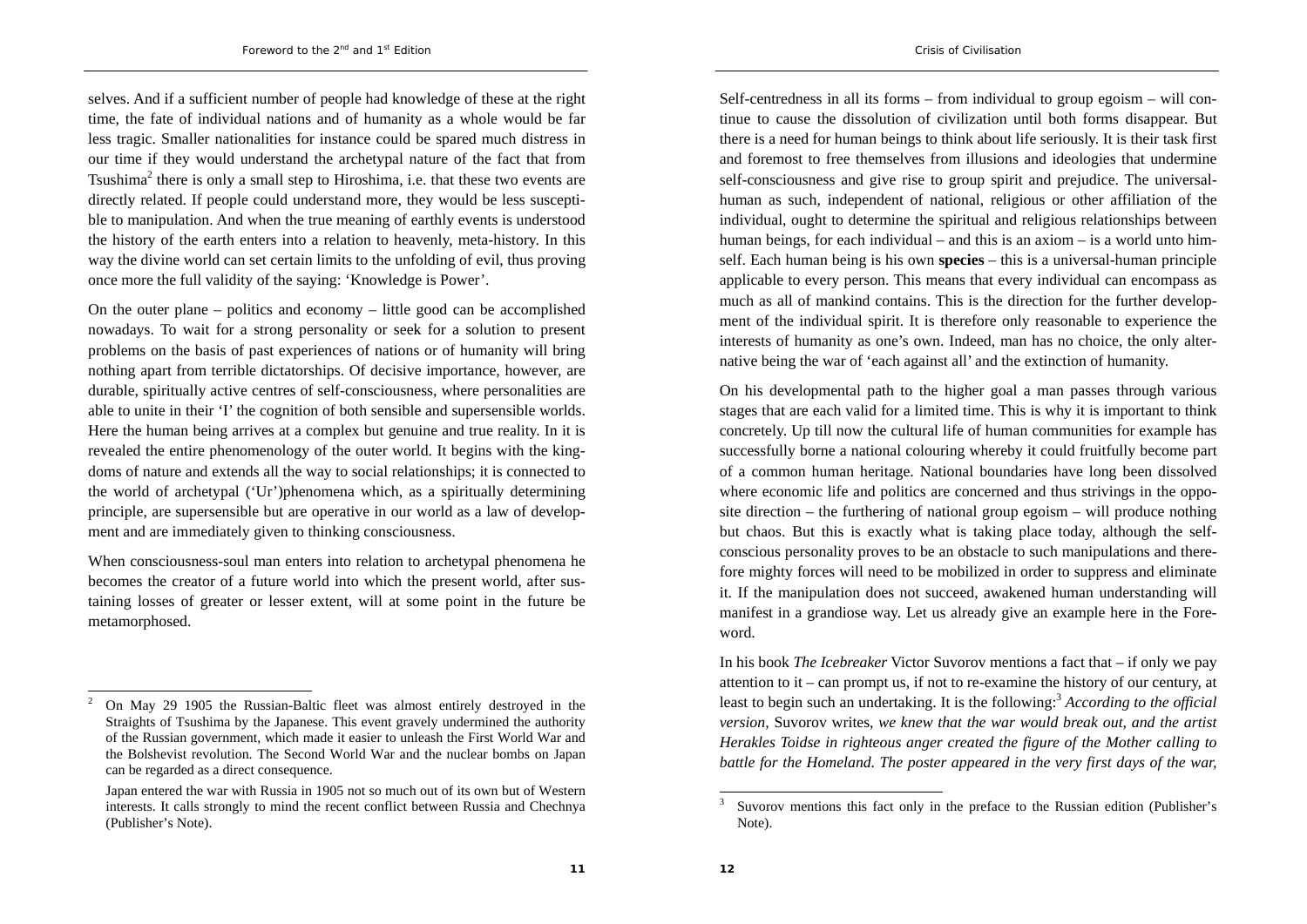*soon attracted international attention, and became the graphic symbol of the war called by the communists the 'the great War of the Fatherland'.* 

*But I was told,* continues Suvorov, *that the poster was not seen in the streets of Soviet cities in the 'first days' of war, but on the very first day. In the streets of Yaroslavl towards the evening of June 22, in Saratov – the latter part of the day … In Novosibirsk and Khabarolvsk it only appeared on June 23*. (Consider the distance!) Suvorov now asks how the artist *was informed of the German attack when not even Stalin anticipated it. This is a historical riddle.*

A second 'riddle', from our own times, can be added. The Right opposition parties (nationalists, neo-communists, national Bolsheviks) continuously unmask the government of the transformation of society (Perestroika) and, it has to be admitted, often with justification, in that they assert that occult-political circles from the West (of the Freemasonic kind) support it. Many interesting details concerning the world-wide intentions of Pan-Americanism appear here too; concerning the Lodges as its instruments and the fact that Russia's collapse in 1917 and also in the '90's was promoted by it. In the ideology of the Right there continuously resounds the emotionally-laden phrase that Germany is the (almost genetic) arch-enemy of Russia. They even admit that Pan-Americanism also wishes to eliminate it, and just for this reason propagate in Russia the idea of eternal enmity with Germany. It follows that the Russian Nationalists, the patriots, are in total agreement on this question with their greatest enemy – occult (since it involves the Lodges) Pan-Americanism or 'Mondialism' as it is also called. They agree despite their Eurasian ideology of 'Terra Firma' or 'Continent' being constantly at war with the 'Ocean'. To Americanism only one factor is important where its opponents are concerned: namely, that the mood of hostility in Russian-German relations should not abate, so that they should never – Heaven forbid! – be able to reach a mutual agreement.

During a lecture held before a small audience in Zurich, the author happened quite innocently to use the expression 'Slavic-Germanic cultural epoch'. Immediately several people sprang to their feet and muttered indignantly: 'What did he say? Slavic-Germanic culture? – That is racism!' and left the room. This happened in German-speaking Switzerland and the protesters were not at all Moscow Nationalists but Western liberal intellectuals exceedingly admiring of Gorbachev. How can we not ask: Who, in reality, are our leading nationalists? Surely they are not the defenders of Russian interests.

In this way the symptomatological diagnosis of our present times can be illustrated through an example. But the reader who has not yet discarded any of the political trends and 'epidemics' that are constantly spread by international radio and TV-stations will find it hard to bear. It is therefore inevitable that there will be only *a few mature souls who have remained steady in the motion of the swing*, who – in the words of the Evangelist – will be able *to endure to the end* in order to save themselves and civilization from ruin. Our hope rests with them alone. And this book was written so that their numbers might increase.

In the following pages we call for a new approach to politology as a science, and demonstrate its legitimacy and effectiveness. The general methodological foundation of the research presented is Anthroposophy.

April 1997

## Foreword to the 1<sup>st</sup> Edition

The condition printed on the title page of this book: 'Only for mature, unprejudiced bearers of the Anthroposophical Movement' probably needs an explanation. (This refers to the protective note in the  $1<sup>st</sup>$  Edition; Publisher's Note.)

When Rudolf Steiner gave permission to publish his lectures he laid down as a condition that only those who have familiarized themselves with the fundamental concepts, the essential theses, of the spiritual science created by him should have the right to express a judgment.

Something similar is meant here, but the condition is posed **in a still narrower sense**. In order rightly to understand what is said in this book it is not enough to be familiar with Anthroposophy. Rather, its **method** of knowledge, and, arising out of this, the ability to look without prejudice at the social phenomena of life, the historical facts, has to be mastered.

The method of spiritual science allows us at all times and in all situations to advance to the archetypal ('Ur')phenomena underlying everything; it allows the phenomena to speak for themselves without being marked with the stamp of our pre-formed conceptions. It is obvious that the phenomena will then reveal themselves in their fullness: as a sensible-supersensible reality.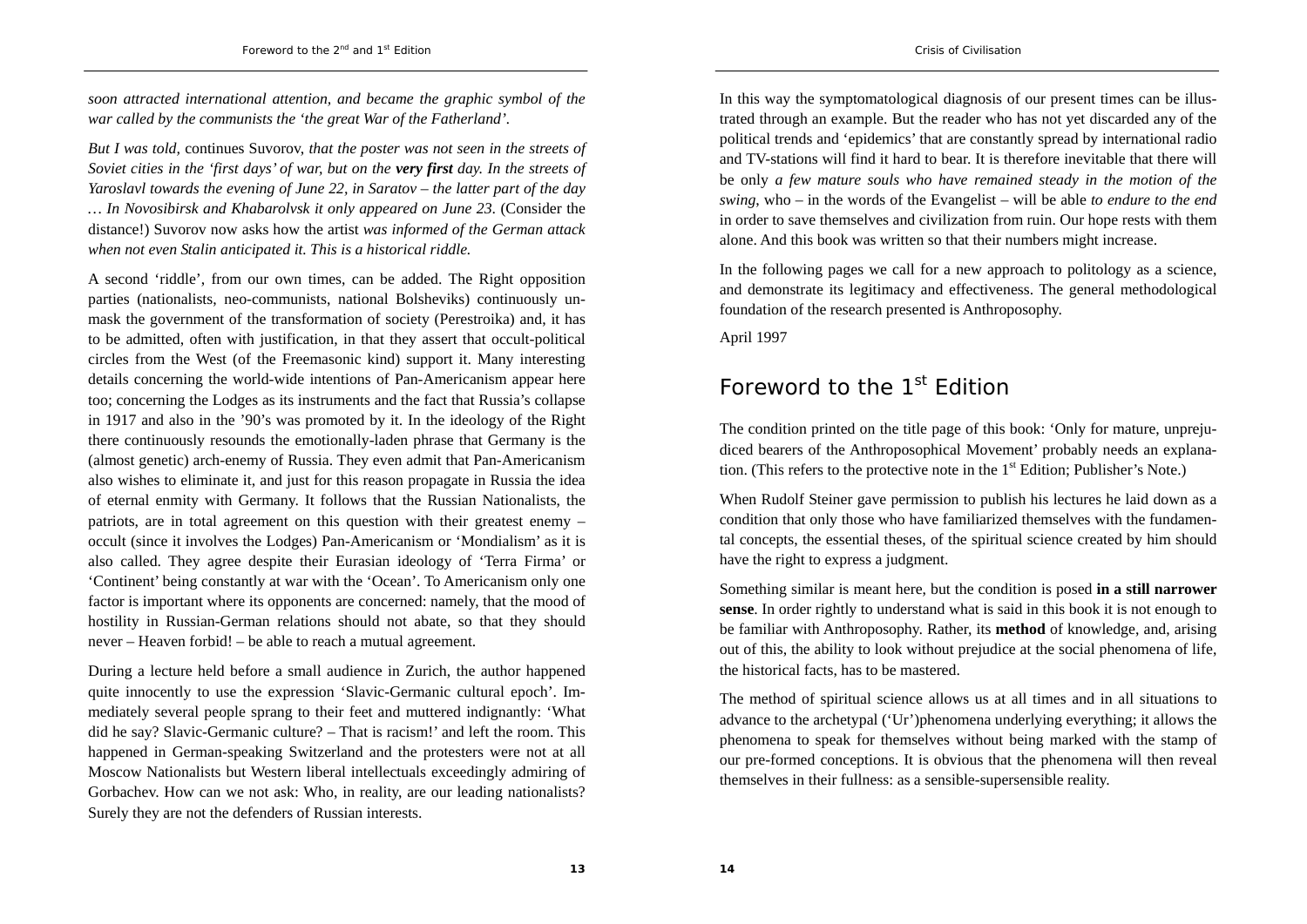Where objects of nature, the cognition of nature-phenomena is concerned, many anthroposophists are well able to cultivate knowledge in this way. But as soon as the life of society is under consideration, hardly anyone can think Goetheanistically. A tangle of preconceived opinions and passions arises straight away and trivial fanaticism rears its head. If this happens while this book is being read, the author will not, for the rest of his life, be able to free himself from the labels that will be attached to him.

In order to avoid this hapless situation it is imperative to state the condition. A productive dialogue with the author is possible only if all that is said in the pages of this book is understood in the sense of the **historical symptomatology** which was presented as a methodological foundation by Rudolf Steiner in **hundreds** of lectures.

This requirement is not solely or primarily addressed to those who have formally joined the Anthroposophical Society through acquisition of a membership-card, while their life and spirit remain untouched by knowledge of the spiritual world and its nature, of reincarnation and Karma, of the spiritual leadership of nations etc. It is first of all addressed to people who have already acquired this knowledge but mysteriously carry it around as dead ballast and therefore judge their surrounding reality in exactly the same way as those who are subject to media mass-suggestion.

Large numbers of anthroposophists of this kind exist, within the Anthroposophical Society (AS, GAS) as well as outside it. And in both camps we meet people with penetrating spiritual-scientific knowledge who are able to judge in a well-founded and mature way, and who keep their spirit wakeful and ever in movement: **this book does not concern itself with them but is addressed to them. At the same time it is concerned with people to whom it is not addressed, namely those who bear chaos and destruction into the present civilization, into our Movement and into our Society.** 

Fundamentally, the author makes no distinction between Movement and Society. They are one, as Rudolf Steiner declared at the Christmas Conference 1923/24. But here, as in any other case, the formal must be differentiated from what actually exists. **This unity has lived and still lives on only in those who are able to represent the anthroposophical cause in the world**. Formal membership of the Society has been devalued so much over the years that, so long as changes for the better are not forthcoming within the Society, it would

not be justified to regard it as an undeniable fact which automatically entitles someone to consider himself an anthroposophist and speak in the name of Anthroposophy.

The Anthroposophical Society was created as an esoteric fact at the Christmas Conference. Before the background of eternity its existence is not dependent upon the fleeting play of occult-political or other occult powers, on religious frenzy arising from false beliefs and spiritual errors, **but its destiny in the world at a given point in time** does depend upon such factors. And since a reversed causality also exists – **namely, the dependence of the world's destiny on the development within the Society –**, anthroposophists have every reason to be seriously concerned and disquieted over just that development. This concern is carried by anthroposophists on earth as well as by those who have already returned to the spiritual world. It is this very concern, indeed this deep disquiet, that is one of the **essential** characteristics distinguishing a true member of the Anthroposophical Society from a merely formal one.

Such members stand out, not as an elitist spiritual group of chosen people, but through their ability to experience immediate pain and sorrow in the face of humanity's situation in a world that is falling victim to collective madness.

A book of this kind is to some degree an exceptional case. The task does not fall to every anthroposophist working in the literary field to write something like it, not even once in a lifetime. But on occasions the situation demands that **a book like this** should be written.

The reader will encounter in the text a large number of indications and communications by Rudolf Steiner, even though the author is aware that any statement beginning with the words: 'The Doctor said' increasingly meets with rejection by anthroposophists – and often rightly so. The aversion to philistinism and pedantry, to trivial theologizing on the basis of spiritual science, often lies behind this attitude of rejection. But only those who know what *the Doctor said* should allow themselves to be led by this feeling of aversion. In this case, as soon as ideas of our own have matured, we should also refer to *the Doctor* without hesitation, at the same time making it quite clear what the author's fundamental assumptions are, so that the reader has a basis for distinguishing truth from error.